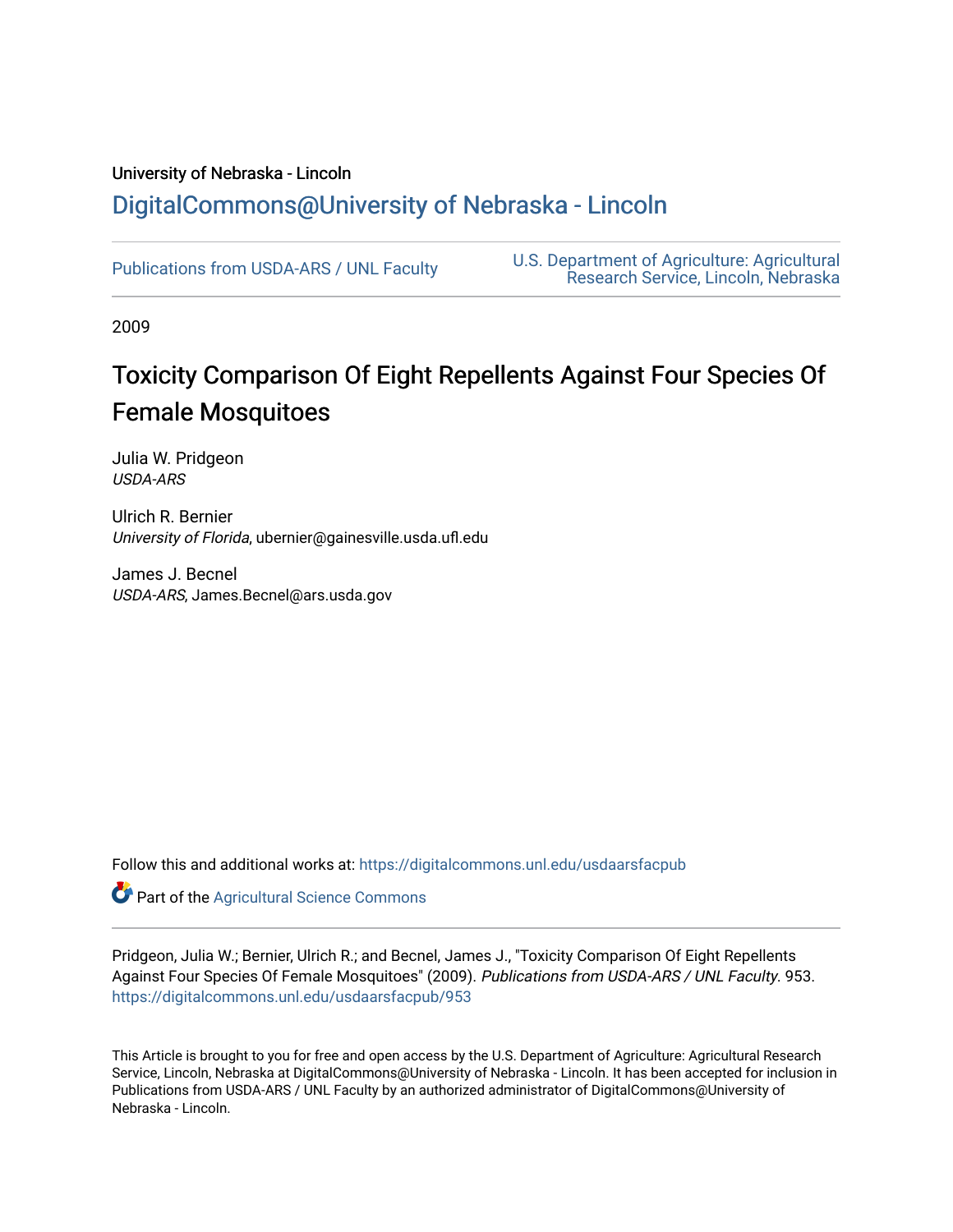This article is a U.S. government work, and is not subject to copyright in the United States.

Journal of the American Mosquito Control Association, 25(2):168–173, 2009 Copyright © 2009 by The American Mosquito Control Association, Inc.

### TOXICITY COMPARISON OF EIGHT REPELLENTS AGAINST FOUR SPECIES OF FEMALE MOSQUITOES

JULIA W. PRIDGEON, ULRICH R. BERNIER AND JAMES J. BECNEL

Center for Medical, Agricultural, and Veterinary Entomology, USDA-ARS, 1600 SW 23rd Drive, Gainesville, FL 32608

ABSTRACT. The relative toxicities of 8 repellents (DMP, Rutgers 612, DEET, IR3535, Picardin, PMD, AI3-35765, and AI3-37220) were evaluated by topical application against females of Aedes aegypti, Culex quinquefasciatus, Anopheles quadrimaculatus, and An. albimanus. Based on 24-h LD<sub>50</sub> values, the most toxic repellent against all 4 mosquito species was AI3-37220, with values of 0.25, 0.20, 0.16, and 0.11 µg/mg for the listed 4 mosquito species, respectively. The least toxic of the 8 repellents tested was DMP, with  $LD_{50}$  values of 5.40, 4.72, 2.50, and 1.83  $\mu$ g/mg, respectively. Based on the 24-h LD<sub>50</sub> values, An. albimanus was the most susceptible species. The findings of the study reported herein provide a comprehensive examination of the toxicities of 4 currently used, 2 formerly used, and 2 experimental repellents against 4 mosquito species.

KEY WORDS Aedes aegypti, Culex quinquefasciatus, Anopheles quadrimaculatus, An. albimanus, repellent toxicity, topical application

#### INTRODUCTION

Females of the mosquito species Aedes aegypti (L.) transmit viral pathogens to humans, resulting in diseases such as yellow fever, dengue, and dengue hemorrhagic fever. These illnesses can cause severe human morbidity and mortality. The mosquito species Culex quinquefasciatus Say is a vector of the filarial parasite Wuchereria bancrofti (Cobbold) (Spirurida: Onchocercidae), which causes bancroftian filariasis in humans (Samuel et al. 2004). It is also a vector of the West Nile virus (WNV; Godsey et al. 2005), Japanese encephalitis (JE) (Nitatpattana et al. 2005), and Saint Louis encephalitis (SLE; Jones et al. 2002). Anopheles quadrimaculatus Say and An. albimanus Weidemann are anthropophilic species that are vectors involved in the transmission of the malarial parasite in humans (Richards et al. 1994).

Using repellents is a common personal protection method against mosquito bites. Since 1942, more than 40,000 compounds have been evaluated as toxicants and repellents against mosquitoes at the United States Department of Agriculture's Center for Medical, Agricultural and Veterinary Entomology (Xue et al. 2001). Some insect repellents have been reported to possess insecticidal activities against mosquitoes (Xue et al. 2003, Licciardi et al. 2006), suggesting that these compounds might also be used as toxicants for mosquito control. To compare the relative toxicities of different repellents accurately, the adult topical application bioassay was chosen to determine the relative toxicities of the following 8 compounds: 1) DMP (dimethylphthalate), a fly repellent formerly used since 1929; 2) EHD, Rutgers 612 (2-ethyl-1,3-hexanediol), 1st used in 1939; 3) DEET (N,N-diethyl-3-methylbenzamide); 4) IR3535 (3-[N-butyl-N-acetyl]-aminopropionic acid, ethyl ester), in use since the 1970s; 5) picaridin (KBR 3023, Bayrepel®, 2-[2hydroxyethyl]-1-piperidinecarboxylic acid 1 methylpropyl ester), in use since the 1990s; 6) PMD (para-menthane-3,8-diol), coming into commercial use since 2000; 7) AI3-35765 (1-[3 cyclohexen-1-ylcarbonyl] piperidine), an experimental piperidine repellent synthesized in 1978; and 8) AI3-37220 (1-[3-cyclohexen-1-ylcarbonyl]- 2-methylpiperidine), another piperidine repellent synthesized in 1978. Because different susceptibility of various mosquito species to different pesticides has been previously reported (Pampiglione et al. 1985, Campos and Andrade 2003, Somboon et al. 2003, Pridgeon et al. 2008), we chose 4 mosquito species (Ae. aegypti, Cx. quinquefasciatus, An. quadrimaculatus, and An. albimanus) for our adult bioassay. Our results presented here provide important information on the relative toxicities of 2 experimental and 6 commercial repellents (2 were formerly used and 4 are currently used).

#### MATERIALS AND METHODS

#### Mosquitoes and repellents

All mosquitoes were reared in the insectary of the Mosquito and Fly Research Unit at the United States Department of Agriculture–Agricultural Research Service–Center for Medical, Agricultural, and Veterinary Entomology (USDA-ARS-CMAVE). We used the following 4 colony species: Ae. aegypti (Orlando, 1952), An. quadrimaculatus (Orlando, 1952), and An. albimanus (El Salvador, 1975), and Cx. quinquefasciatus (Gainesville, 1995). Only females were tested. Mosquitoes were reared in accordance with standard procedures (Reinert et al. 1997, McCall and Eaton 2001, Pridgeon et al. 2007) as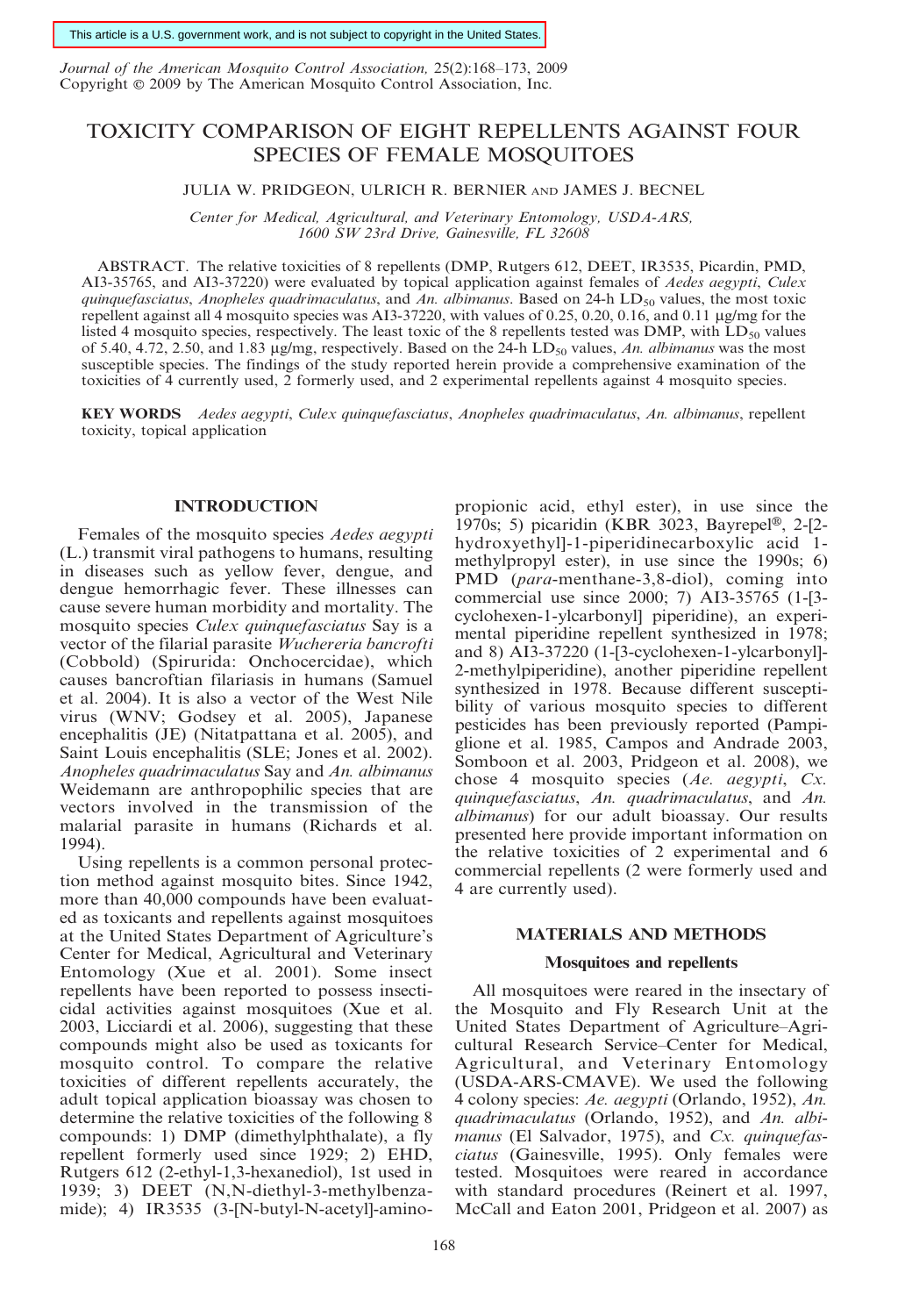follows: Collected eggs were hatched in a flask and larvae were held overnight in the flask and then transferred to a plastic tray containing distilled water. Larval diet was added to each tray. Mosquitoes were reared in an environmental chamber programmed with a temperature profile that represented a simulated summer day regime (ranging from  $22^{\circ}$ C to  $30^{\circ}$ C) and  $80\%$  relative humidity (RH). Incandescent lighting was set to a crepuscular profile with a photoperiod of 14 h:10 h (L:D), including 2 h of simulated dawn and 2 h of simulated dusk. Adults were held in a screened cage and provided 10% sucrose *ad* libitum. Bovine blood in 1% heparin contained in a pig intestine and warmed to  $37^{\circ}$ C was provided to adults twice a week.

The 8 repellents were either synthesized or obtained from commercial sources. The experimental repellents AI3-37565 and AI3-37220 and former repellents PMD and EHD were available as purified synthetics from the USDA-ARS Beltsville Insect Chemical Ecology Laboratory (ICEL). Picardin (KBR 3023) was provided by Lanxess (Pittsburgh, PA), IR 3535 by Merck (Darmstadt, Germany), DEET (AI3-22542-Gz) by Virginia Chemical (Portsmith, VA) and PMD by Bedoukian Research (Danbury, CT). The chemical structures of the repellents used are shown in Fig. 1.

#### Adult bioassays and data analysis

To determine the relative toxicity of each repellent, each chemical was serially diluted in acetone and applied topically to individual mosquitoes. Prior to application, 5–7-day-old female mosquitoes were anesthetized for 30 sec with carbon dioxide and placed on a  $4^{\circ}$ C chill table (BioQuip Products, Rancho Dominguez, CA). A droplet of  $0.5 \mu l$  of prepared repellent solution was applied to the dorsal thorax using a 700 series syringe and a PB 600 repeating dispenser (Hamilton, Reno, NV). Six concentrations providing a range of 0–100% of mortality were used on 25–30 females per concentration. Tests were replicated 3 times with a different stock population. Control treatments that consisted of 0.5 µl of acetone delivered alone resulted in mortality rates of  $\langle 10\%$ . After treatment, mosquitoes were held in plastic cups and provided 10% sucrose solution for 24 h before mortality was recorded. Temperature and humidity were maintained at 26  $\pm$  1°C and 80  $\pm$  1% RH, respectively. Bioassays were replicated 3 times. Correction of mortality compared to controls was performed with the use of a modified Abbott's formula (Abbott 1925). Bioassay data were pooled and probit dose response was analyzed with the use of PoloPlus probit and logit analysis software (LeOra Software, Petaluma, CA) as described previously (Pridgeon et al. 2008). Toxicities of repellents are considered significantly different when the 95% confidence intervals of LD<sub>50</sub> values fail to overlap ( $P \le 0.05$ ).

#### **RESULTS**

Topical application bioassays of the 8 selected repellents were performed to determine the susceptibility of 4 mosquito species to each repellent. The bioassay results for Ae. aegypti are summarized in Table 1. Of the 8 repellents tested, the 2 experimental (noncommercial) repellents, AI3-37220 and AI3-35765, were the most toxic to Ae. aegypti, with  $LD_{50}$  values of  $0.25$  and  $0.30 \mu$ g/mg, respectively. The formerly used repellent, DMP, was the least toxic repellent against Ae. aegypti, with  $LD_{50}$  value of 5.40 µg/ mg. On the basis of 24-h  $LD_{50}$  values after topical application, the activity order of the 8 repellents as toxicants was: AI3-37220  $\geq$  AI3-35765  $>$  $DEET \geq KBR$  3023 > IR3535  $\geq$  PMD > EHD  $>$  DMP (Table 1).

To investigate whether the 8 repellents have similar toxicities against other mosquito species, topical application bioassays were performed with females of An. quadrimaculatus, An. albimanus, and Cx. quinquefasciatus. The bioassay results are presented in Tables 2–4, respectively. Our results revealed that AI3-37220, the most toxic repellent against Ae. aegypti, was also the most toxic against the other 3 mosquito species, with  $LD_{50}$  values ranging from 0.11 to 0.20  $\mu$ g/ mg (Tables 2–4). DMP, the least toxic repellent against Ae. aegypti, was also the least toxic repellent against the other 3 mosquito species with  $LD_{50}$  values ranging from 1.83 to 4.72  $\mu$ g/ mg (Tables 2–4). However, the activity orders of the other 6 repellents as toxicants against these mosquito species differed from that of Ae. aegypti. For An. quadrimaculatus, the activity order of the 8 repellents was:  $A13-37220$   $>$  DEET  $\geq$  AI3-35765  $>$  KBR 3023  $>$  PMD  $\geq$  EHD  $\geq$  $IR3535 \geq DMP$  (Table 2). The activity order against An. albimanus was: AI3-37220 > AI3- $35765 \geq \text{DEET} > \text{KBR} 3023 > \text{PMD} \geq \text{EHD} \geq$  $IR3535 \geq DMP$  (Table 3). The activity order against Cx. quinque fasciatus was AI3-37220  $>$  $\overline{A13\text{-}35765}$   $\geq$  DEET >> KBR 3023  $\geq$  EHD  $\geq$  $PMD > IR3535 > DMP$  (Table 4).

#### DISCUSSION

It has been reported that some repellents possess insecticidal activities against mosquitoes. For example, Xue et al. (2003) has reported that 16 commercial insect repellents (6 botanical and 10 synthetic organic products) in spray formulations produced significant adult knockdown (KD) and 24-h mortality against laboratoryreared female Ae. aegypti, Ae. albopictus, and An. quadrimaculatus. Furthermore, they have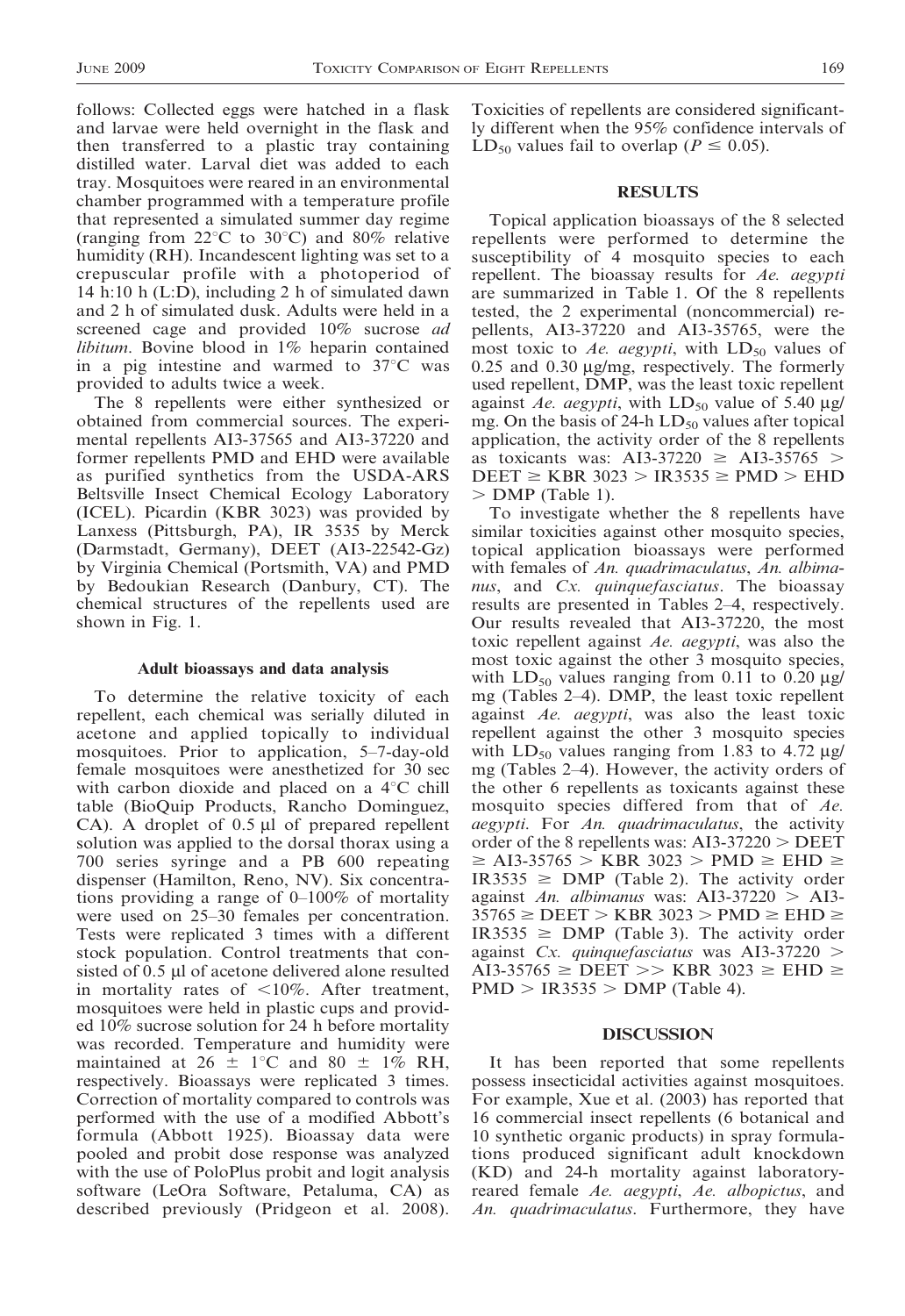





**EHD** 





**DEET** 

IR3535

OH

O



AI3-35765

AI3-37220



reported that the synthetic organic repellents induced faster KD with higher magnitude to adult mosquitoes than most botanical repellents, suggesting that repellents could also be used as

toxicants for mosquito control in some situations. Consistent with their finding, our results also revealed that some insect repellents possess high insecticidal activity against mosquitoes. For

 $CH<sub>3</sub>$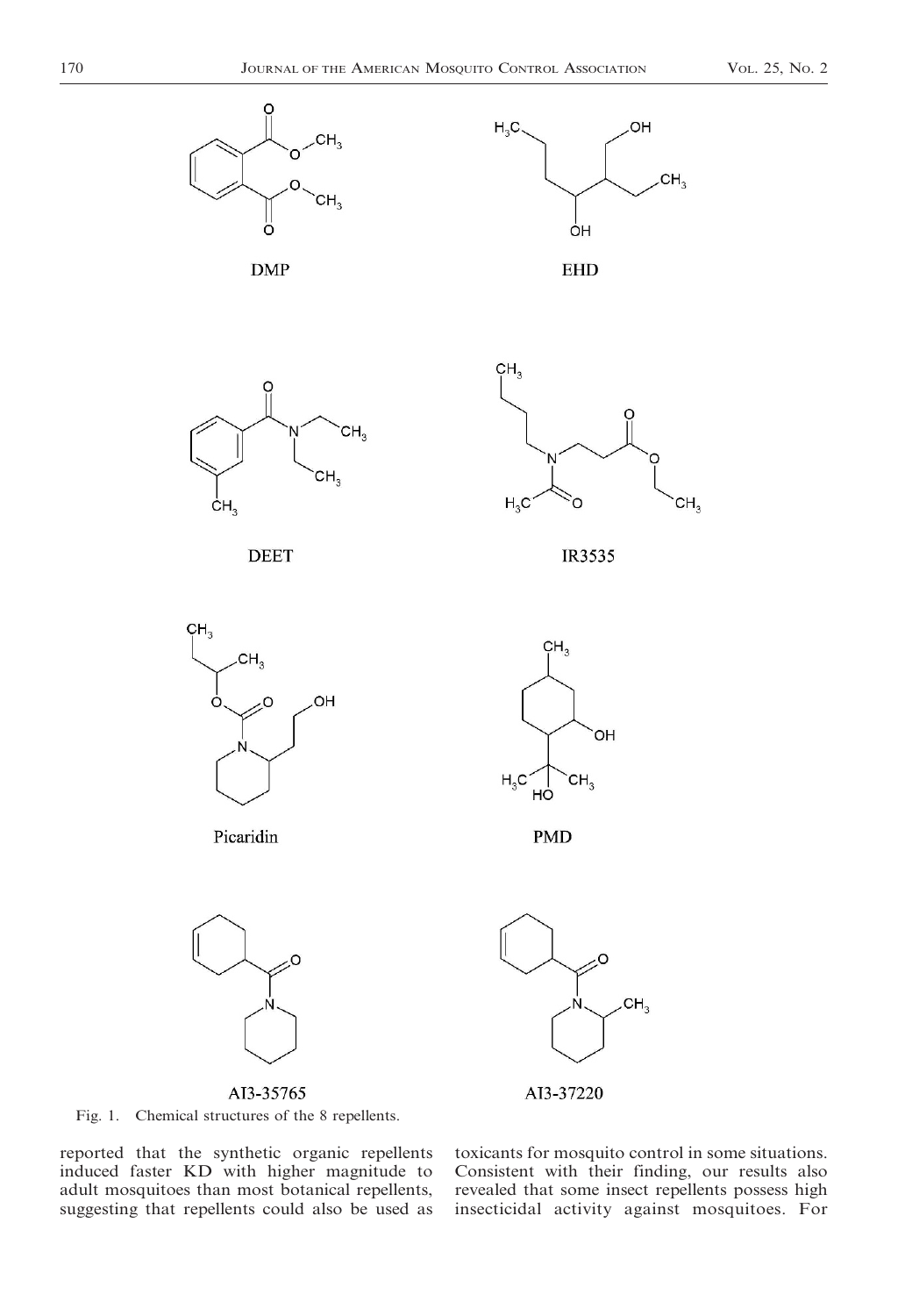|  | Table 1. Toxicities of 8 repellents against female <i>Aedes aegypti</i> by topical application. <sup>1</sup> |  |  |
|--|--------------------------------------------------------------------------------------------------------------|--|--|
|  |                                                                                                              |  |  |

| Repellent name   | $LD_{50}^2$ (95% CI) <sup>3,4</sup> | $LD_{95}^2$ (95% CI) <sup>3</sup> | Slope (SE)  | $\chi^2$ | $\boldsymbol{n}$ |
|------------------|-------------------------------------|-----------------------------------|-------------|----------|------------------|
| IR3535           | $1.88$ $(1.55-2.23)c$               | $4.91(3.71 - 7.85)$               | 3.88(0.58)  | 1.78     | 420              |
| <b>DEET</b>      | $0.94(0.80-1.13)b$                  | $2.42(1.85-3.80)$                 | 4.03(0.60)  | 1.73     | 420              |
| <b>DMP</b>       | $5.40(5.10 - 5.77)e$                | $7.39(6.71 - 8.70)$               | 12.09(1.82) | 1.68     | 420              |
| AI3-37220        | $0.25(0.21-0.31)a$                  | $0.75(0.55-1.30)$                 | 3.44(0.52)  | 0.33     | 420              |
| Ethyl hexanediol | $2.88$ $(2.64 - 3.08)d$             | $4.41(3.96-5.31)$                 | 8.88 (1.44) | 0.45     | 420              |
| AI3-37220G       | $0.31(0.26 - 0.37)a$                | $0.77(0.60-1.15)$                 | 4.13(0.61)  | 1.96     | 420              |
| <b>KBR</b> 3023  | $1.09(0.92 - 1.30)b$                | $2.49(1.94 - 3.91)$               | 4.60(0.77)  | 0.35     | 420              |
| AI3-35765        | $0.30(0.25-0.35)a$                  | $0.63(0.50-0.94)$                 | 5.10(0.85)  | 0.68     | 420              |
| <b>PMD</b>       | $1.90(1.59-2.21)c$                  | $5.90(4.41-10.22)$                | 3.35(0.57)  | 1.18     | 420              |

<sup>1</sup> IR3535, 3-(N-butyl-N-acetyl)-aminopropionic acid, ethyl ester; DEET, N,N-diethyl-3-methylbenzamide; DMP, dimethylphthalate; AI3-37220, 1-(3-cyclohexen-1-ylcarbonyl)-2-methylpiperidine; AI3-37220G, AI3-37220 granular; KBR 3023, picaridin; AI3- 35765, 1-(3-cyclohexen-1-ylcarbonyl) piperidine; PMD, *para*-menthane-3,8-diol.<br><sup>2</sup> LD<sub>50</sub> and LD<sub>95</sub> values are in units of micrograms of pesticide per milligram of mosquito.

<sup>3</sup> CI, confidence interval. Toxicity of repellent is considered significantly different when the 95% CI fails to overlap.

<sup>4</sup> Same letters indicate that the toxicities of the repellents are not significantly different from each other because the 95% CI overlapped with each other. Different letters indicate that the toxicities of the repellent are significantly different from each other because the 95% CI fails to overlap.

Table 2. Toxicities of 9 repellents against female *Anopheles quadrimaculatus* by topical application.<sup>1</sup>

| Repellent name   | $LD_{50}^2$ (95% CI) <sup>3,4</sup> | $LD_{95}^2$ (95% CI) <sup>3</sup> | Slope (SE) | $\chi^2$ | $\boldsymbol{n}$ |
|------------------|-------------------------------------|-----------------------------------|------------|----------|------------------|
| IR3535           | $2.35(2.09-2.68)d$                  | $5.33(4.18 - 8.68)$               | 4.63(0.83) | 1.68     | 420              |
| <b>DEET</b>      | $0.40(0.22 - 0.47)b$                | $1.08(0.84 - 2.63)$               | 3.77(1.12) | 0.46     | 420              |
| <b>DMP</b>       | $2.50(1.78-5.57)d$                  | $19.60(8.27-279.67)$              | 1.84(0.58) | 0.22     | 420              |
| AI3-37220        | $0.16(0.11-0.20)a$                  | $0.83(0.49-3.80)$                 | 2.29(0.58) | 0.86     | 420              |
| Ethyl hexanediol | $1.72$ $(1.38-2.31)d$               | $7.70(4.78 - 18.38)$              | 2.52(0.40) | 0.05     | 420              |
| AI3-37220G       | $0.14(0.08-0.21)a$                  | $0.71(0.39-5.16)$                 | 2.30(0.37) | 3.62     | 420              |
| <b>KBR</b> 3023  | $0.63(0.55-0.76)c$                  | $1.55(1.13-3.14)$                 | 4.18(0.84) | 1.30     | 420              |
| AI3-35765        | $0.45(0.39-0.54)b$                  | $1.18(0.87 - 2.10)$               | 3.91(0.67) | 0.53     | 420              |
| <b>PMD</b>       | $1.46(0.99 - 2.16)d$                | $4.79(2.94 - 36.64)$              | 3.30(0.56) | 4.23     | 420              |

<sup>1</sup> IR3535, 3-(N-butyl-N-acetyl)-aminopropionic acid, ethyl ester; DEET, N,N-diethyl-3-methylbenzamide; DMP, dimethylphthalate; AI3-37220, 1-(3-cyclohexen-1-ylcarbonyl)-2-methylpiperidine; AI3-37220G, AI3-37220 granular; KBR 3023, picaridin; AI3- 35765, 1-(3-cyclohexen-1-ylcarbonyl) piperidine; PMD, *para*-menthane-3,8-diol.<br><sup>2</sup> LD<sub>50</sub> and LD<sub>95</sub> values are in units of micrograms of pesticide per milligram of mosquito.

CI, confidence interval. Toxicity of repellent is considered significantly different when the 95% CI fails to overlap.

<sup>4</sup> Same letters indicate that the toxicities of the repellents are not significantly different from each other because the 95% CI overlapped with each other. Different letters indicate that the toxicities of the repellent are significantly different from each other because the 95% CI fails to overlap.

|  | Table 3. Toxicities of 9 repellents against female <i>Anopheles albimanus</i> by topical application. <sup>1</sup> |  |  |  |  |  |  |  |  |  |
|--|--------------------------------------------------------------------------------------------------------------------|--|--|--|--|--|--|--|--|--|
|--|--------------------------------------------------------------------------------------------------------------------|--|--|--|--|--|--|--|--|--|

| Repellent name   | $LD_{50}^2$ (95% CI) <sup>3,4</sup> | $LD_{95}^2$ (95% CI) <sup>3</sup> | Slope (SE) | $\chi^2$ | n   |
|------------------|-------------------------------------|-----------------------------------|------------|----------|-----|
| IR3535           | $1.67$ $(1.34 - 2.18)d$             | $6.63(4.30-14.89)$                | 2.75(0.46) | 1.22     | 420 |
| <b>DEET</b>      | $0.22(0.17-0.27)b$                  | $0.76(0.50-1.93)$                 | 3.00(0.63) | 0.60     | 420 |
| <b>DMP</b>       | $1.83$ $(1.52 - 2.24)$ d            | $6.52(4.59-12.17)$                | 2.98(0.46) | 1.23     | 420 |
| AI3-37220        | $0.11(0.09-0.13)b$                  | $0.30(0.23 - 0.48)$               | 3.55(0.51) | 2.92     | 420 |
| Ethyl hexanediol | $1.53(0.93 - 3.11)d$                | $5.05(2.69 - 77.85)$              | 3.18(0.49) | 2.02     | 420 |
| AI3-37220G       | $0.06(0.05-0.07)a$                  | $0.20(0.14-0.36)$                 | 3.07(0.47) | 2.12     | 420 |
| <b>KBR</b> 3023  | $0.50(0.38 - 0.87)c$                | $2.03(1.20-19.41)$                | 2.72(0.44) | 3.88     | 420 |
| AI3-35765        | $0.16(0.11-0.23)b$                  | $0.53(0.28 - 9.47)$               | 3.07(0.53) | 4.32     | 420 |
| <b>PMD</b>       | $1.28$ $(1.13-1.47)d$               | $2.52(1.98-4.52)$                 | 5.56(1.24) | 1.00     | 420 |
|                  |                                     |                                   |            |          |     |

<sup>1</sup> IR3535, 3-(N-butyl-N-acetyl)-aminopropionic acid, ethyl ester; DEET, N,N-diethyl-3-methylbenzamide; DMP, dimethylphthalate; AI3-37220, 1-(3-cyclohexen-1-ylcarbonyl)-2-methylpiperidine; AI3-37220G, AI3-37220 granular; KBR 3023, picaridin; AI3-

35765, 1-(3-cyclohexen-1-ylcarbonyl) piperidine; PMD, *para*-menthane-3,8-diol.<br><sup>2</sup> LD<sub>50</sub> and LD<sub>95</sub> values are in units of micrograms of pesticide per milligram of mosquito.

<sup>3</sup> CI, confidence interval. Toxicity of repellent is considered significantly different when the 95% CI fails to overlap.

<sup>4</sup> Same letters indicate that the toxicities of the repellents are not significantly different from each other because the 95% CI overlapped with each other. Different letters indicate that the toxicities of the repellent are significantly different from each other because the 95% CI fails to overlap.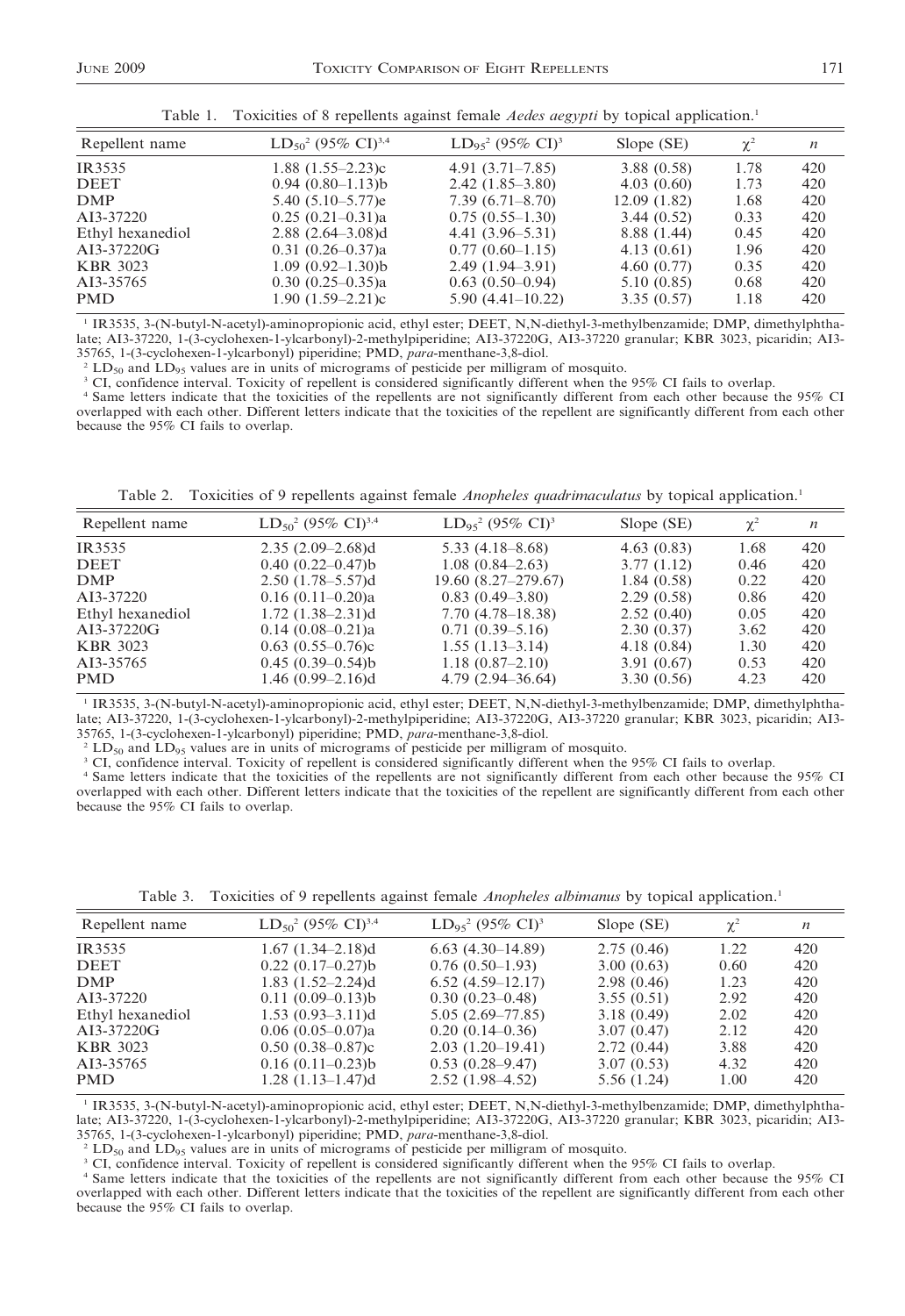| Repellent name   | $LD_{50}^2$ (95% CI) <sup>3,4</sup> | $LD_{95}^2$ (95% CI) <sup>3</sup> | Slope (SE)  | $\chi^2$ | $\boldsymbol{n}$ |
|------------------|-------------------------------------|-----------------------------------|-------------|----------|------------------|
| IR3535           | $3.61(3.28 - 4.00)d$                | $7.11(5.94 - 9.69)$               | 5.59(0.82)  | 2.57     | 420              |
| DEET             | $0.64(0.53-0.73)b$                  | $1.65(1.23-3.53)$                 | 3.98(0.93)  | 1.44     | 420              |
| <b>DMP</b>       | 4.72 $(4.43-5.05)e$                 | $7.33(6.52 - 8.97)$               | 8.63(1.31)  | 2.40     | 420              |
| AI3-37220        | $0.20(0.14-0.23)a$                  | $0.43(0.35-0.77)$                 | 4.90(1.30)  | 0.03     | 420              |
| Ethyl hexanediol | 1.62 $(1.32 - 2.17)c$               | $3.59(2.52 - 10.70)$              | 4.75(0.74)  | 3.54     | 420              |
| AI3-37220G       | $0.27(0.24 - 0.29)a$                | $0.43(0.38 - 0.55)$               | 8.06(1.40)  | 0.20     | 420              |
| KBR 3023         | 1.62 $(1.24 - 1.84)c$               | $3.63(2.91 - 6.77)$               | 4.70(1.20)  | 0.31     | 420              |
| AI3-35765        | $0.48(0.43 - 0.53)b$                | $0.90(0.77-1.15)$                 | 5.89(0.74)  | 2.65     | 420              |
| PMD              | $2.14(1.94 - 2.35)c$                | $3.46(3.02 - 4.48)$               | 7.92 (1.39) | 0.01     | 420              |
|                  |                                     |                                   |             |          |                  |

Table 4. Toxicities of 9 repellents against female Culex quinquefasciatus by topical application.<sup>1</sup>

<sup>1</sup> IR3535, 3-(N-butyl-N-acetyl)-aminopropionic acid, ethyl ester; DEET, N,N-diethyl-3-methylbenzamide; DMP, dimethylphthalate; AI3-37220, 1-(3-cyclohexen-1-ylcarbonyl)-2-methylpiperidine; AI3-37220G, AI3-37220 granular; KBR 3023, picaridin; AI3- 35765, 1-(3-cyclohexen-1-ylcarbonyl) piperidine; PMD, *para*-menthane-3,8-diol.<br><sup>2</sup> LD<sub>50</sub> and LD<sub>95</sub> values are in units of micrograms of pesticide per milligram of mosquito.

<sup>3</sup> CI, confidence interval. Toxicity of repellent is considered significantly different when the 95% CI fails to overlap.

<sup>4</sup> Same letters indicate that the toxicities of the repellents are not significantly different from each other because the 95% CI overlapped with each other. Different letters indicate that the toxicities of the repellent are significantly different from each other because the 95% CI fails to overlap.

example, DEET, the most common active ingredient in commercially available insect repellent, has  $LD_{50}$  values of 0.94, 0.40, 0.22, and 0.64  $\mu$ g/ mg against Ae. aegypti, An. quadrimaculatus, An. albimanus, and Cx. quinquefasciatus, respectively. The average body weight of a female Ae. aegypti, An. quadrimaculatus, An. albimanus, and Cx. quinquefasciatus in this study was 2.85, 1.92, 1.91, 2.02 mg, respectively. Therefore, the  $LD_{50}$ values of DEET in the unit of microgram of repellent per mosquito would be 2.69, 0.76, 0.41, 1.29  $\mu$ g/mosquito. Because we used 0.5  $\mu$ l of solution to treat the mosquitoes topically, the  $LD_{50}$  values of DEET in the unit of microgram per microliter of repellent would be 5.38, 1.52, 0.82, and 2.58  $\mu$ g/ $\mu$ l; i.e., 0.538%, 0.152%, 0.082%, and 0.258%. The  $LD_{95}$  values of DEET in the unit of percentage against Ae. aegypti, An. quadrimaculatus, An. albimanus, and Cx. quinquefasciatus would be 1.378%, 0.414%, 0.145%, and 0.333%, respectively. Because any commercially available DEET insect repellent has a minimum percentage of active ingredient of 7.5% (up to 30%), which is much higher than the  $LD_{95}$  values of DEET as described above, it is not surprising that Xue et al. (2003) found that commercially available insect repellents in spray formulations produced significant adult knockdown (KD) and 24-h mortality against adult mosquitoes. Recently, the lethal effects of 3 synthetic repellents (DEET, IR3535, and KBR3023) have been evaluated by filter paper tests to assess the knockdown effect and mortality induced by each repellent to Ae. aegypti (Licciardi et al. 2006). At the same concentration, DEET has been found to possess insecticidal activity whereas IR3535 and KBR 3023 did not (Licciardi et al. 2006). Consistent with their finding, our results also revealed that DEET had higher insecticidal activity than IR3535 and KBR3023 against all 4 mosquito species.

It has been reported that different mosquito species possess different susceptibility to different toxicants (Pampiglione et al. 1985, Campos and Andrade 2003, Somboon et al. 2003, Pridgeon et al. 2008). For example, when permethrin was topically applied to mosquitoes, the susceptibility order of 3 mosquito species was  $Ae$ . aegypti > An. quadrimaculatus  $\geq Cx$ . quinquefasciatus. However, when hydramethylnon was used as the toxicant, the susceptibility order of the 3 mosquito species was An. quadrimaculatus  $> Cx$ . quinquefasciatus  $> Ae$ . aegypti (Pridgeon et al. 2008). Our results in this study also revealed that different mosquitoes showed different susceptibility to different repellents. For example, when DEET or DMP was applied as the toxicant, the susceptibility order of the 4 mosquito species was An. albimanus  $\geq An$ . quadrimaculatus  $\geq Cx$ . quinque fasciatus  $> Ae$ . aegypti (Tables 1–4). However, when IR3535 was used as a toxicant, the susceptibility order of the 4 mosquito species was changed to An. albimanus  $\geq$  Ae. aegypti  $\geq$ An. quadrimaculatus  $\geq Cx$ . quinque fasciatus. When AI3-37220 or PMD was used as a toxicant, there was no significant difference in the susceptibility among the 4 mosquito species. This could be simply due to species variability.

Although different mosquitoes showed different susceptibility to different toxicants, the relative susceptibilities were consistent for species and possibly even genera. Specifically, the comparison of 24-h  $LD_{50}$  values of the same repellent compared against the mosquito species indicated that An. albimanus was the most susceptible to all 8 repellents tested. This is quite interesting, because An. albimanus is notorious for its inability to be repelled by DEET and other repellents (McGovern and Schreck 1988, Robert et al. 1991, Klun et al. 2004), yet it is the most susceptible species to repellent toxicants.